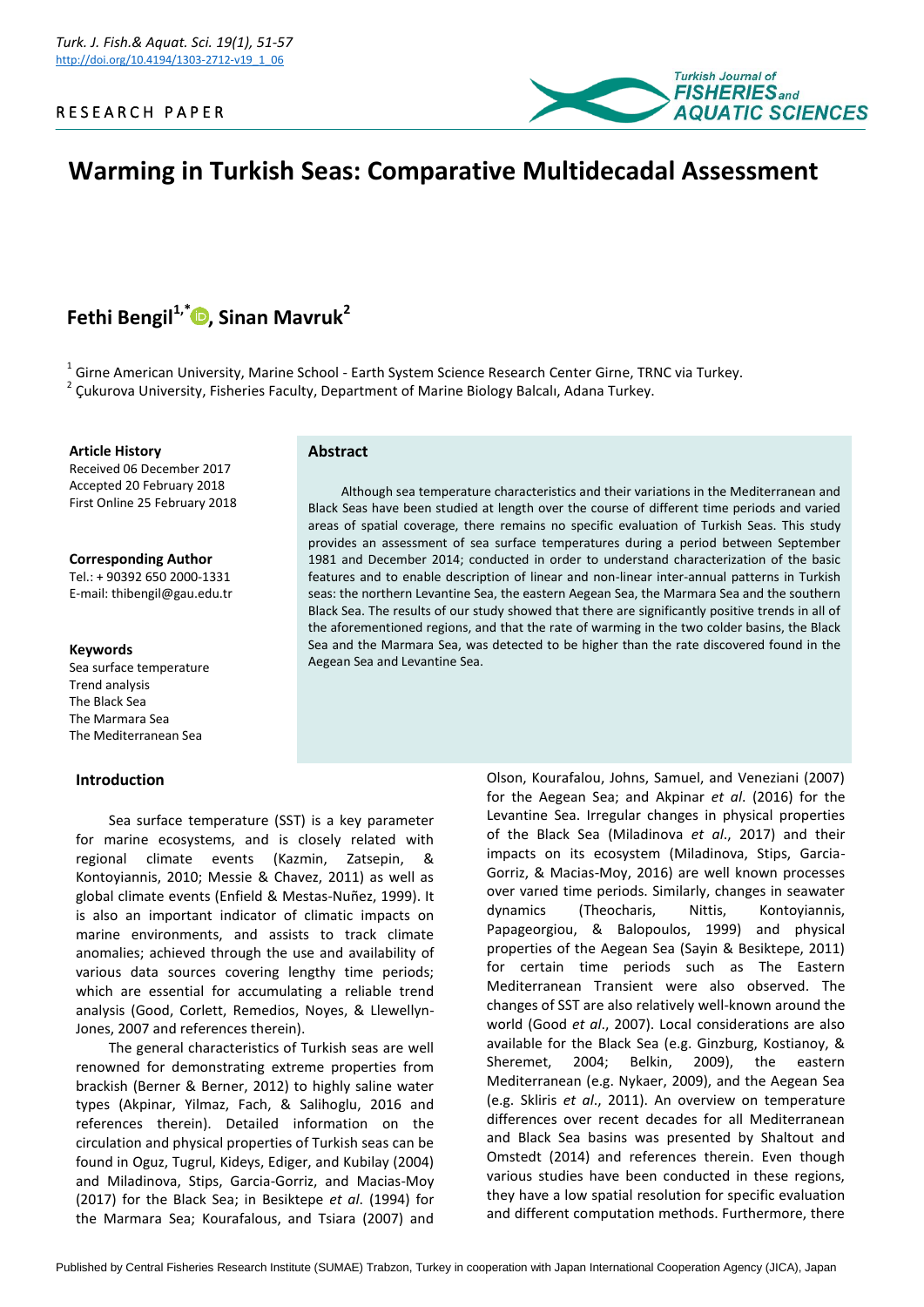are still no specific considerations regarding the SST trends of sea regions surrounding Turkey.

The aim of this study is to therefore characterize the basic physical features, and to describe recent linear and non-linear inter-annual patterns of our time series data set of sea surface temperature, as a key parameter of marine environment in the following Turkish seas: the northern Levantine Sea, the eastern Aegean Sea, the Marmara Sea and the southern Black Sea.

# **Materials and Methods**

Inter-annual changes in the sea surface temperature of Turkish seas (the southern Black Sea, the Marmara Sea, the eastern Aegean Sea and the northern Levantine Sea) were investigated during this study. To remove any possible sources of a bias result from the wide spatial coverage and different sub-regional physical and biological properties, each sea was divided into two sub-areas in the statistical considerations (Figure 1).

A modelled based data source was used to evaluate identified trends of sea surface temperature in Turkish seas. Global monthly optimum interpolation sea surface temperatures (oisst) were downloaded with a time period that spanned between September 1981 and December 2014 from the North Caroline Institute for Climate Studies (NCICS) server (https://ncics.org/DATA/obs4MIPs/OISST/Monthly). The dataset was produced at quarter degree spatial resolution at the National Centre for Environmental Information (NCEI) by combining data from in-situ and satellite platforms. More details on the data-set can be found in Reynolds *et al*. (2007) and the changes in version 2, which have been used in this study, were described in Reynolds (2009).

Regarding spatial analysis, the mean of all data belonging to each defined region is calculated for SST in this study. Monthly mean values were also calculated between September 1981 and December 2014, followed by calculations of the maximum, minimum, average, standard deviation and range, that were used to obtain the descriptive characteristics of each region.

In order to analyse inter-annual changes, a loess based seasonal trend decomposition procedure was performed for each parameter (Cleveland, Cleveland, McRae, & Terpenning,1990), and the trend components of this procedure were used to express the non-linear trends of parameter. Seasonal signals were removed to firstly estimate the linear trends, then the direction and magnitude of trends were detected with a rank based non-parametric Mann-Kendall correlation (Hipel & McLeod, 1994) by using R library "Kendall" (McLeod, 2011). The intercept and slope of the trends were estimated by using Theil-Sen's regression method, which represents the variation of medians over the selected timeframe (Sen, 1968). Confidence intervals of slopes were calculated in order to compare the slopes of trend lines between different areas, and the R library "zyp" (Bronaugh & Werner 2013) was used for these calculations. In general terms, inter-annual changes in sea surface temperature are non-linear and the trend curves revealed sudden shifts between stable states (Oguz & Gilbert, 2007). To detect these change points in non-linear trends, the Pettitt's single point change detection test was used: (Pettitt 1979)with the R library "trend" (Pohlert, 2016).

## **Results**

Sea Surface Temperature (SST) records between September 1981 and December 2014 showed typical seasonal sinusoidal changes. The annual range identified during this period was between a minimum of  $(10.77^{\circ}C)$ in the northern Aegean Sea (AS2) and a maximum of



**Figure 1**. Study area and sub-regions for Turkish seas; LS1: the eastern Levantine Sea, LS2: the western Levantine Sea, AS1: the northern Aegean Sea, AS2: the southern Aegean Sea, MS1: the western Marmara Sea, MS2: the eastern Marmara Sea, BS1: the western Black Sea, BS2: the eastern Black Sea.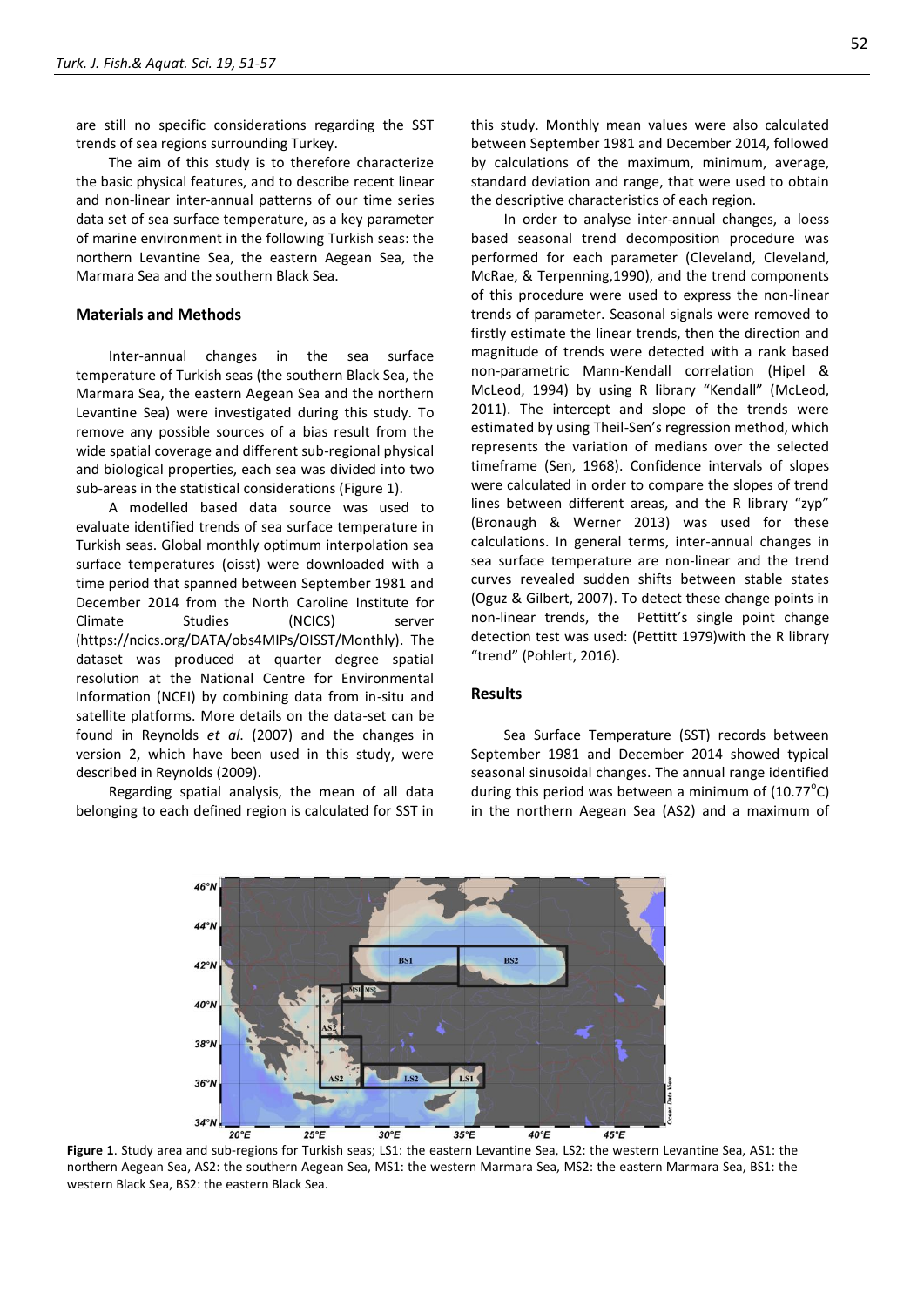$(21.02^{\circ}C)$  in the western Black Sea (BS1). The annual average SST within the studied regions varied between  $15.17^{\circ}$ C ( $\pm$ 6.22 standard deviation-sd) (BS1) and  $22.17^{\circ}$ C ( $\pm$ 4.25sd) (the eastern Levantine Sea-LS1). The highest maximum SST was 29.48 $^{\circ}$ C from region LS1 in August 2010, and the lowest maximum SST was 25.31 $\rm ^{o}$ C: belonging to the southern Aegean Sea (AS1) in August 2002.Whistl the lowest minimum SST observed in the BS1 region was  $5.86^\circ$  in March 1987, the highest minimum was  $16.99^{\circ}$ C from LS1 in March 1993. Descriptive statistics belonging to sea surface temperature are given in Table 1.

During the period of consideration, SST revealed significantly positive trends in all regions. The slope of Theil-Sen regression in the seasonally filtered time series data showed that the annual median increments in SST were between 0.032ºC/year (the Levantine Sea and the Aegean Sea) and 0.047 ºC/year (MS1) with an overall median value of 0.038 ºC/year (Table 2). The slopes calculated for both the Marmara Sea and the Black Sea were significantly higher by comparing regions from the Levantine Sea and the Aegean Sea (P<0.05) (Figure 2). The non-linear patterns in SST were also found to be significant in all regions. Pettitt's test for change point detection revealed that the non-linear trends of de-seasonalised time series data curved upward in all areas during the summer of 1998 (Table 2, Figure 3)

### **Discussion**

Our investigations discovered that the trends of SST revealed increasing patterns throughout the study domain, and in 1998 the inflexion points of seasonally filtered non-linear trends were detected in all areas. This apparent consistency amongst regions indicates a large probability of a macroscale coupled shift in climatic parameters, which was also reflected in our study. Our time series analysis of the Black sea over the past three decades also suggested that there has been

**Table 1**. Descriptive statistics of sea surface temperature in each region of Turkish seas

| Sea surface temperature (C) |       |       |       |                 |       |                 |                 |                 |  |  |  |  |
|-----------------------------|-------|-------|-------|-----------------|-------|-----------------|-----------------|-----------------|--|--|--|--|
|                             | LS1   | LS2   | AS1   | AS <sub>2</sub> | MS1   | MS <sub>2</sub> | BS <sub>1</sub> | BS <sub>2</sub> |  |  |  |  |
| Max                         | 29.48 | 29.08 | 25.31 | 25.54           | 26.64 | 25.98           | 26.88           | 27.41           |  |  |  |  |
| Min                         | 15.99 | 15.49 | 12.76 | 14.77           | 6.89  | 5.89            | 5.86            | 6.53            |  |  |  |  |
| Mean                        | 22.17 | 21.66 | 18.23 | 19.48           | 15.98 | 15.53           | 15.17           | 15.84           |  |  |  |  |
| <b>SD</b>                   | 4.25  | 4.19  | 3.66  | 2.93            | 5.87  | 5.82            | 6.22            | 6.16            |  |  |  |  |

**Table 2.** Trends of sea surface temperature throughout Turkish Seas. (MK-Thau: Mann Kendal Thau, a: intercept, b: slope of Theil-Sen's regression, C: confidence intervals, CP: change points derived from Pettitt's test, \*\*\*, \*\*, \*, :: significant at 0.001, 0.01, 0.05 and 0.10 respectively)

| Sea Surface Temperature (SST) |           |           |           |           |                 |                 |           |                 |  |  |  |  |
|-------------------------------|-----------|-----------|-----------|-----------|-----------------|-----------------|-----------|-----------------|--|--|--|--|
|                               | LS1       | LS2       | AS1       | AS2       | MS <sub>1</sub> | MS <sub>2</sub> | BS1       | BS <sub>2</sub> |  |  |  |  |
| MK-Thau                       | $0.35***$ | $0.35***$ | $0.31***$ | $0.37***$ | $0.31***$       | $0.32***$       | $0.33***$ | $0.34***$       |  |  |  |  |
| a                             | 21.6020   | 21.1143   | 17.6966   | 18.9324   | 15.2223         | 14.7162         | 14.4209   | 15.0620         |  |  |  |  |
| b                             | 0.0027    | 0.0026    | 0.0027    | 0.0027    | 0.0037          | 0.0039          | 0.0037    | 0.0039          |  |  |  |  |
| ±%95 CI                       | 0.00046   | 0.00045   | 0.00050   | 0.00044   | 0.00073         | 0.00074         | 0.00064   | 0.00069         |  |  |  |  |
| <b>CP</b>                     | 7/1998    | 7/1998    | 9/1998    | 8/1998    | 5/1998          | 9/1998          | 5/1998    | 9/1998          |  |  |  |  |



**Figure 2.** Slope of Theil-Sen regression of time series data (Vertical bars indicate 95% confidence intervals**).**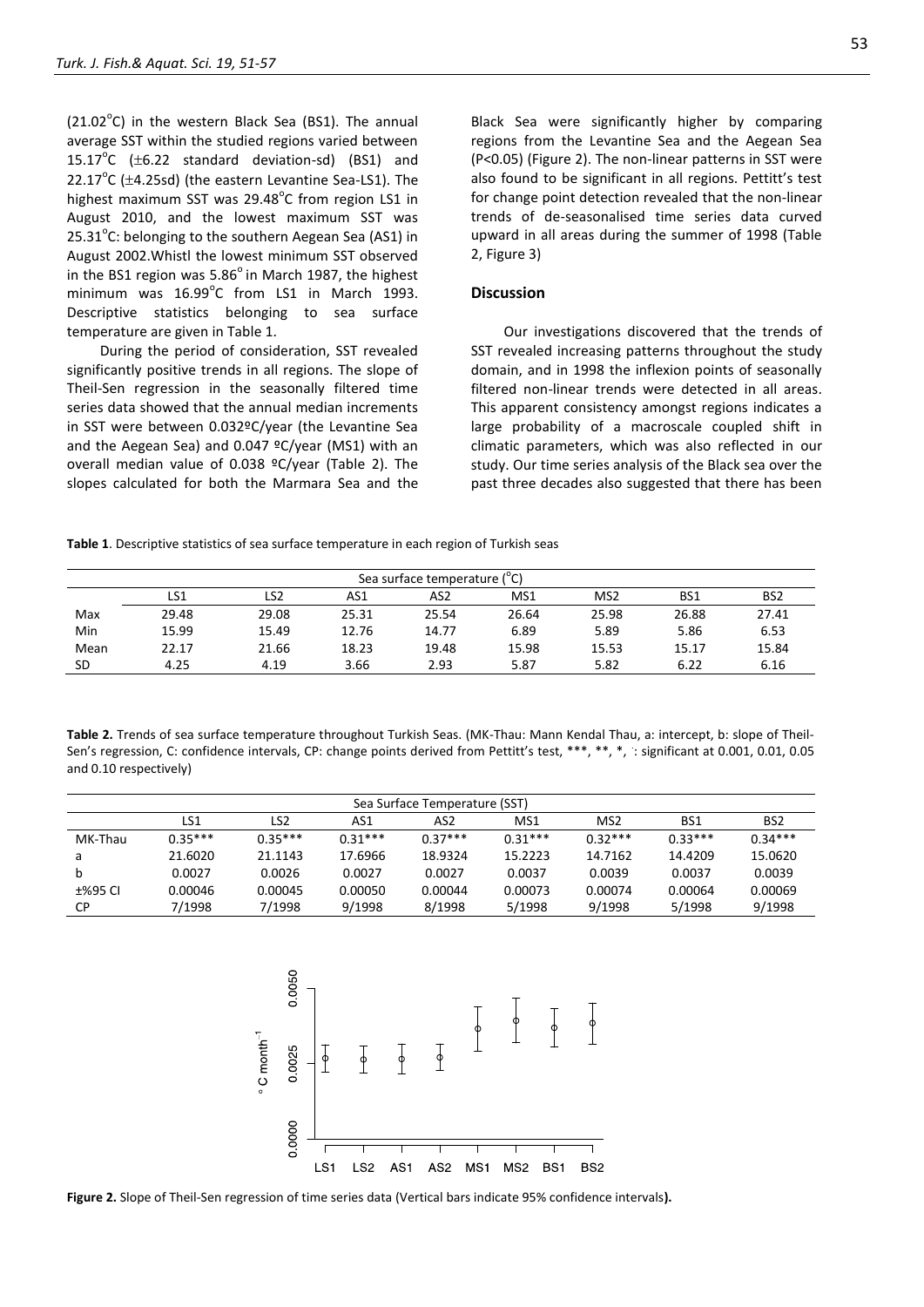

**Figure 3.** Deseasonalized time series (dash-dot line), non-linear (straight line) and linear (dashed line) trends of sea surface temperature in Turkish Seas (LS1: the eastern Levantine Sea, LS2: the western Levantine Sea, AS1: the northern Aegean Sea, AS2: the southern Aegean Sea, MS1: the western Marmara Sea, MS2: the eastern Marmara Sea, BS1: the western Black Sea, BS2: the eastern Black Sea.)

an increasing trend in winter temperature values since the mid1990s (Oguz, Dippner, & Kaymaz, 2006; Kazmin *et al*., 2010). This winter warming became more apparent after the year 2000, when there was a strong relationship with a large-scale teleconnection index, the North Atlantic Oscillation (NAO) (Agirbas, Feyzioglu, Aytan, Valente, & Yildiz, 2015). Similar observations based on the analyses of annually averaged SST in the Aegean Sea (Skliris *et al*., 2011) as well as throughout the Black Sea, have also been reported (Shapiro, Aleynik, & Mee, 2010). According to Kazmin *et al*. (2010) two different teleconnection patterns influence the climatic structure of seas surrounding Turkey, however, both NAO and the East Atlantic – West Russia (EAWR) cause a warming trend, with their levels of stress apparently being slightly different from one another.

The trend of SST has been reported from 0.03  $\degree$ C/year (the eastern Mediterranean Sea) to 0.09  $\mathrm{^{\circ}C}$ /year (the Black Sea) in previous studies (Shaltout & Omstedt, 2014 and reference therein). In accordance with these studies, the rate of warming was also found to be higher in the Black Sea than that of the Levantine Sea in this study, and the slopes of trend increased gradually from the Levantine Sea to the Aegean Sea.

Based on the slope magnitudes of SST trend lines, the regions show two distinctive groups: higher trends were discovered in both the Black Sea and the Marmara Sea, and lower trends were identified in the Aegean Sea and the Levantine Sea. Circulation characteristics appear to be responsible for this similarity pattern, as the waters of the Black Sea prevail in the surface water of the Marmara Sea (Besiktepe *et al*., 1997; Zapevalov & Dovgaya, 2007).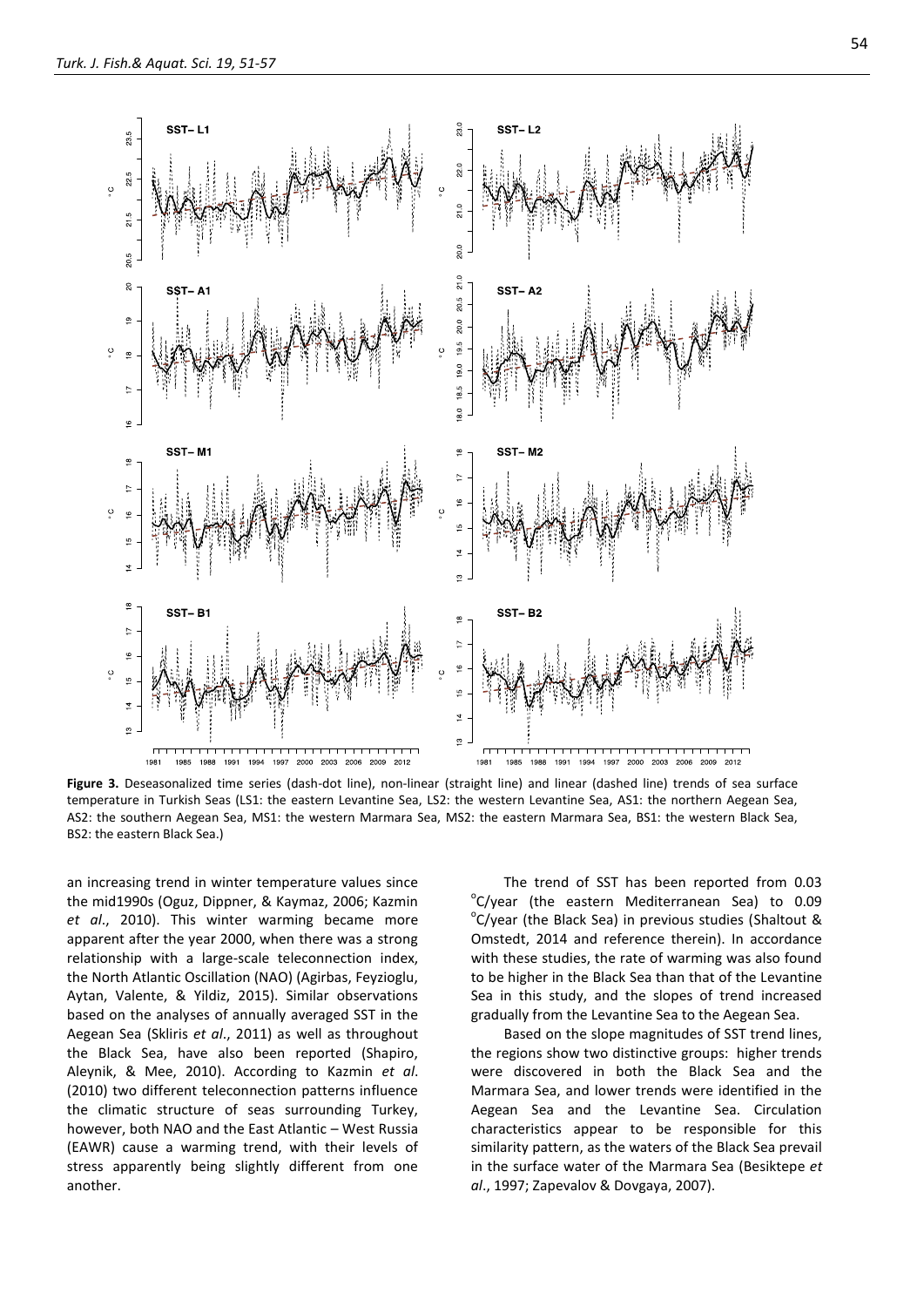The Mediterranization process is defined as the colonization of the Black Sea by species that inhabit to the Mediterranean (Turan *et al*., 2009). Eventually, Mediterranean species started to penetrate the Black Sea with the opening of Bosphorus (Shalovenkov, 2017 and reference therein), however, it the penetration was limited by various mechanisms such as climatic, geographic or physiological conditions. However, Turan *et al*. (2009) pointed out that Mediterranization process has accelerated since the early 90s, according to Oguz and Ozturk (2011), there are important physical and physiological barriers, particularly temperature differences, that prevent a natural spreading via the Dardanelles and the Bosporus Strait. Therefore, if we assume that this current situation remains, accelerated warming levels in the Marmara and Black Seas may dilute the effect of this physiological limitation by reducing sharp stratification between water layers of these two seas. This may also make possible the adaptation of some stenotherm species. Thus, Mediterranization of both seas might be faster by increasing the number of adapted species in future. A concrete example for this case was observed in the Levantine Sea where is dramatically invaded by Erythrean species (Golani, 2010), has a weak differences of temperature conditions with the northern Red Sea (Galil & Zenetos, 2002; Oguz & Ozturk, 2011). Here, Mavruk, Yeldan, Manasirli, Bengil, and Avsar (2016) and Mavruk, Bengil, Yeldan, Manasirli, and Avsar (2017) revealed that small increments in annual temperatures in 2010 caused significant changes of fish community structure in favor of lessepsian species. However, the authors give this particular case for Iskenderun Bay, our analyses find out that the same positive temperature anomaly was happened all over the Northern Levantine and Eastern Aegean Seas. Therefore, these changes may refer a widespread event rather than local incidences.

# **Conclusion**

Even though the regions studied for this study showed significantly positive trends over the selected time period, our analysis indicated that two groups occurred in the Turkish seas: one being the Black Sea and the Marmara Sea, and the other being the Aegean Sea and the Levantine Sea. The Black Sea and the Marmara Sea both demonstrated different characteristics with lower values, whilst having a remarkably higher warming trend in sea surface temperature. This descriptive study aims at defining recent linear and non-linear inter-annual patterns of SST as a key indicator for basic climatic conditions that can affect marine ecosystems. However, it should also be noted that such descriptions cannot detect the underlying reasons alone, and that alterations in the environmental conditions are complicated (Daskalov, 1999; Oguz and Gilbert 2007). Further comprehensive

studies are therefore required to enhance present understanding of these mechanisms in their entirety.

## **Acknowledgement**

We would like to thank Ayla YILDIRIM for English proofreading.

#### **References**

- Agirbas, E., Feyzioglu, A. M., Aytan, U., Valente, A., & Yildiz, I. (2015). Are trends in SST, surface Chlorophyll-a, primary production and wind stress similar or different over the decadal scale in the south-eastern Black Sea? *Cahiers de Biologie Marine*, *56*(4), 329–336.
- Akpinar, A., Yilmaz, E., Fach, B. A., & Salihoglu, B. (2016). Physical Oceanography of the Eastern Mediterranean Sea. In C. Turan, B. Salihoglu, E. Ozgur Ozbek, & B. Ozturk (Eds.), *The Turkish Part of the Mediterranean Sea; Marine Biodiversity, Fisheries, Conservation and Governance. Turkish Marine Research Foundation (TUDAV)*., 613 pp.
- Belkin, I. M. (2009). Rapid warming of Large Marine Ecosystems. *Progress in Oceanography*, *81*(1–4), 207– 213. https://dx.doi.org/10.1016/j.pocean.2009.04.011
- Berner, K. A. B., & Berner, R. A. C. (2012). *Global environment: Water, air, and geochemical cycles*. *Global Environment: Water, Air, and Geochemical Cycles (Second Edition)*. Princeton, USA, Princeton University Press., 444 pp.
- Besiktepe, S. T., Sur, H. I., Ozsoy, E., Latif, M. A., Oguz, T., & Unluata, U. (1994). The circulation and hydrography of the Marmara Sea. *Progress in Oceanography*, *34*(4), 285–334.

https://dx.doi.org/10.1016/0079-6611(94)90018-3

- Bronaugh, D., & Werner, A. (2013). zyp: Zhang + Yue-Pilon trends package. Pacific Climate Impacts Consortium. Retrieved from
	- https://www.pacificclimate.org/~wernera/zyp/zyp.pdf
- Cleveland, R. B., Cleveland, W. S., McRae, J. E., & Terpenning, I. (1990). STL: A seasonal-trend decomposition procedure based on loess. *Journal of Official Statistics*. https://doi.org/citeulike-article-id:1435502
- Daskalov, G. (1999). Relating fish recruitment to stock biomass and physical environment in the Black Sea using generalized additive models. *Fisheries Research*, *41*(1), 1–23.

https://dx.doi.org/10.1016/S0165-7836(99)00006-5

- Enfield, D. B., & Mestas-Nuñez, A. M. (1999). Multiscale Variabilities in Global Sea Surface Temperatures and Their Relationships with Tropospheric Climate Patterns. *Journal of Climate*, *12*(9), 2719–2733. https://dx.doi.org/10.1175/1520-0442(1999)012
- Galil, B.S., Zenetos, A. (2002) A sea of change: exotics in the eastern Mediterranean Sea. In: Leppakoski E, Gollasch S, Olenin S. (eds.) Invasive Aquatic Species of Europe: Distribution, Impacts and Management. Kluwer Academic Publishers, Dordrecht, The Netherlands, pp 325–336.
- Ginzburg, A. I., Kostianoy, A. G., & Sheremet, N. A. (2004). Seasonal and interannual variability of the Black Sea surface temperature as revealed from satellite data (1982-2000). *Journal of Marine Systems*, *52*(1–4), 33–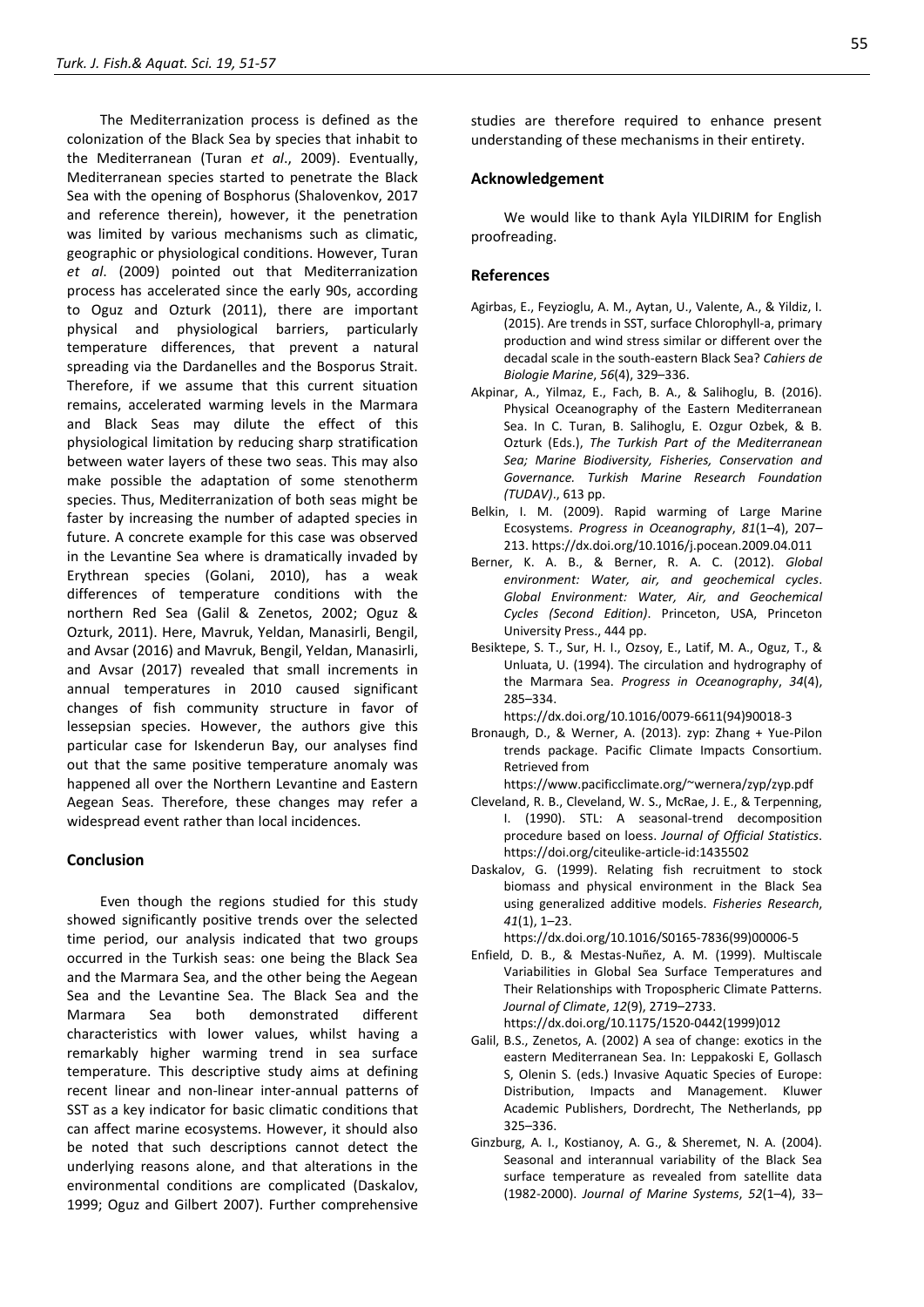50. https://dx.doi.org/10.1016/j.jmarsys.2004.05.002

Good, S. A., Corlett, G. K., Remedios, J. J., Noyes, E. J., & Llewellyn-Jones, D. T. (2007). The Global Trend in Sea Surface Temperature from 20 Years of Advanced Very High Resolution Radiometer Data. *Journal of Climate*, *20*(7), 1255–1264.

https://dx.doi.org/10.1175/JCLI4049.1

- Golani, D. (2010). Colonization of the Mediterranean by Red Sea fishes via the Suez Canal – Lessepsian migration. In D. Golani, & B. Appelbaum-Golani (Eds.), Fish invasions of the Mediterranean Sea change and renewal (pp. 145–188). Sofia: Pensoft Publishers.
- Hipel, K. W., & McLeod, A. I. (1994). *Time Series Modelling of Water Resources and Environmental Systems.* Elsevier. https://dx.doi.org/10.1016/S0167-5648(08)70658-0
- Kazmin, A. S., Zatsepin, A. G., & Kontoyiannis, H. (2010). Comparative analysis of the long-term variability of winter surface temperature in the Black and Aegean Seas during 1982-2004 associated with the large-scale atmospheric forcing. *International Journal of Climatology*, *30*, 1349–1359.

https://dx.doi.org/10.1002/joc.1985

- Kourafalou, V., & Tsiaras, K. (2007). A nested circulation model for the North Aegean Sea. *Ocean Science*, *3*, 1– 16. https://dx.doi.org/10.5194/os-3-1-2007, 2007.
- Mavruk, S., Bengil, F., Yeldan, H., Manasirli, M., & Avsar, D. (2017). The trend of lessepsian fish populations with an emphasis on temperature variations in Iskenderun Bay, the Northeastern Mediterranean. *Fisheries Oceanography*, *26*(5), 542–554.

https://dx.doi.org/10.1111/fog.12215

- Mavruk, S., Yeldan, H., Manasirli, M., Bengil, F., & Avsar, D. (2016). Contribution of lessepsian intrusions to the alteration of coastal fish assemblages in Iskenderun Bay (Northeastern Mediterranean). *Rapp Comm Int Mer Médit*, *41*, 436.
- McLeod, A. I. (2011). Kendall: Kendall rank correlation and Mann-Kendall trend test. Retrieved from https://cran.rproject.org/web/packages/Kendall/Kendall.pdf
- Messié, M., & Chavez, F. (2011). Global Modes of Sea Surface Temperature Variability in Relation to Regional Climate Indices. *Journal of Climate*, *24*(16), 4314–4331. https://dx.doi.org/10.1175/2011JCLI3941.1
- Miladinova, S., Stips, A. Garcia-Gorriz, E., & Macias Moy, D. (2016). Changes in the Black Sea physical properties and their effect on the ecosystem. EUR 28060. Retrieved from

http://publications.jrc.ec.europa.eu/repository/bitstrea m/JRC102514/lb-na-28060-en-n.pdf

Miladinova, S., Stips, A., Garcia-Gorriz, E., & Macias Moy, D. (2017). Black Sea thermohaline properties: Long-term trends and variations. *Journal of Geophysical Research: Oceans*, *122*(7), 5624–5644.

https://dx.doi.org/10.1002/2016JC012644

Nykjaer, L. (2009). Mediterranean Sea surface warming 1985– 2006. *Climate Research*, *39*, 11–17. https://dx.doi.org/10.3354/cr00794

Oguz, T., & Gilbert, D. (2007). Abrupt transitions of the topdown controlled Black Sea pelagic ecosystem during 1960-2000: Evidence for regime-shifts under strong fishery exploitation and nutrient enrichment modulated by climate-induced variations. *Deep-Sea Research Part I: Oceanographic Research Papers*, *54*(2), 220–242. https://dx.doi.org/10.1016/j.dsr.2006.09.010

- Oguz, T., & Ozturk, B. (2011). Mechanisms impeding natural Mediterranization process of Black Sea fauna. *Journal of Black Sea / Mediterranean Environment*, *17*(3), 234– 253.
- Oguz, T., Dippner, J. W., & Kaymaz, Z. (2006). Climatic regulation of the Black Sea hydro-meteorological and ecological properties at interannual-to-decadal time scales. *Journal of Marine Systems*, *60*(3–4), 235–254. https://dx.doi.org/10.1016/j.jmarsys.2005.11.011
- Oguz, T., Tugrul, S., Kideys, A., Ediger, V., & Kubilay, N. (2004). Physical and biogeochemical characteristics of the Black Sea. In A. R. Robinson & H. K. Brink (Eds.), *The Sea, Volume 14B: The Global Coastal Ocean* (pp. 1331-1369)*,* Boston, USA, Harvard University Press., 810 pp.
- Olson, D. B., Kourafalou, V. H., Johns, W. E., Samuels, G., & Veneziani, M. (2007). Aegean Surface Circulation from a Satellite-Tracked Drifter Array. *Journal of Physical Oceanography*, *37*(7), 1898–1917. https://dx.doi.org/10.1175/JPO3028.1

Pettitt, A. N. (1979). A non-parametric approach to the

- change-point problem. *Applied Statistics*, *28*, 126–135. Pohlert, T. (2016). Package ' trend ': Non-Parametric Trend Tests and Change-Point Detection. *R Package*, 26. Retrieved from https://cran.r-
- project.org/web/packages/trend/trend.pdf Reynolds, R. W. (2009). What's New in Version 2. Retrieved from

https://www.ncdc.noaa.gov/sites/default/files/attachm ents/Reynolds2009\_oisst\_daily\_v02r00\_version2 features.pdf

- Reynolds, R. W., Smith, T. M., Liu, C., Chelton, D. B., Casey, K. S., & Schlax, M. G. (2007). Daily High-Resolution-Blended Analyses for Sea Surface Temperature. *Journal of Climate*, *20*(22), 5473–5496. https://dx.doi.org/10.1175/2007JCLI1824.1
- Sayin, E., & Besiktepe, S. T. (2010). Temporal evolution of the water mass properties during the Eastern Mediterranean transient (EMT) in the Aegean Sea. *Journal of Geophysical Research*, *115*(C10), C10025. [https://dx.doi.org/10.1029/2009JC005694](https://doi.org/10.1029/2009JC005694)
- Sen, P. K. (1968). Estimates of the Regression Coefficient Based on Kendall's Tau. *Journal of the American Statistical Association*, *63*, 1379–1389.
- Shalovenkov, N. N. (2017). Non-native zoobenthic species at the Crimean Black Sea Coast. *Mediterranean Marine Science*, *18*(2), 260. https://dx.doi.org/10.12681/mms.1925
- Shaltout, M., & Omstedt, A. (2014). Recent sea surface temperature trends and future scenarios for the Mediterranean Sea. *Oceanologia*, *56*(3), 411–443. https://dx.doi.org/10.5697/oc.56-3.411
- Shapiro, G. I., Aleynik, D. L., & Mee, L. D. (2010). Long term trends in the sea surface temperature of the Black Sea. *Ocean Science*, *6*, 491–501. https://dx.doi.org/10.5194/os-6-491-2010
- Skliris, N., Sofianos, S. S., Gkanasos, A., Axaopoulos, P., Mantziafou, A., & Vervatis, V. (2011). Long-term sea surface temperature variability in the Aegean Sea. *Advances in Oceanography and Limnology*, *2*(2), 125– 139.

https://dx.doi.org/10.1080/19475721.2011.601325

Theocharis, A., Nittis, K., Kontoyiannis, H., Papageorgiou, E., & Balopoulos, E. (1999). Climatic changes in the Aegean Sea influence the eastern Mediterranean thermohaline